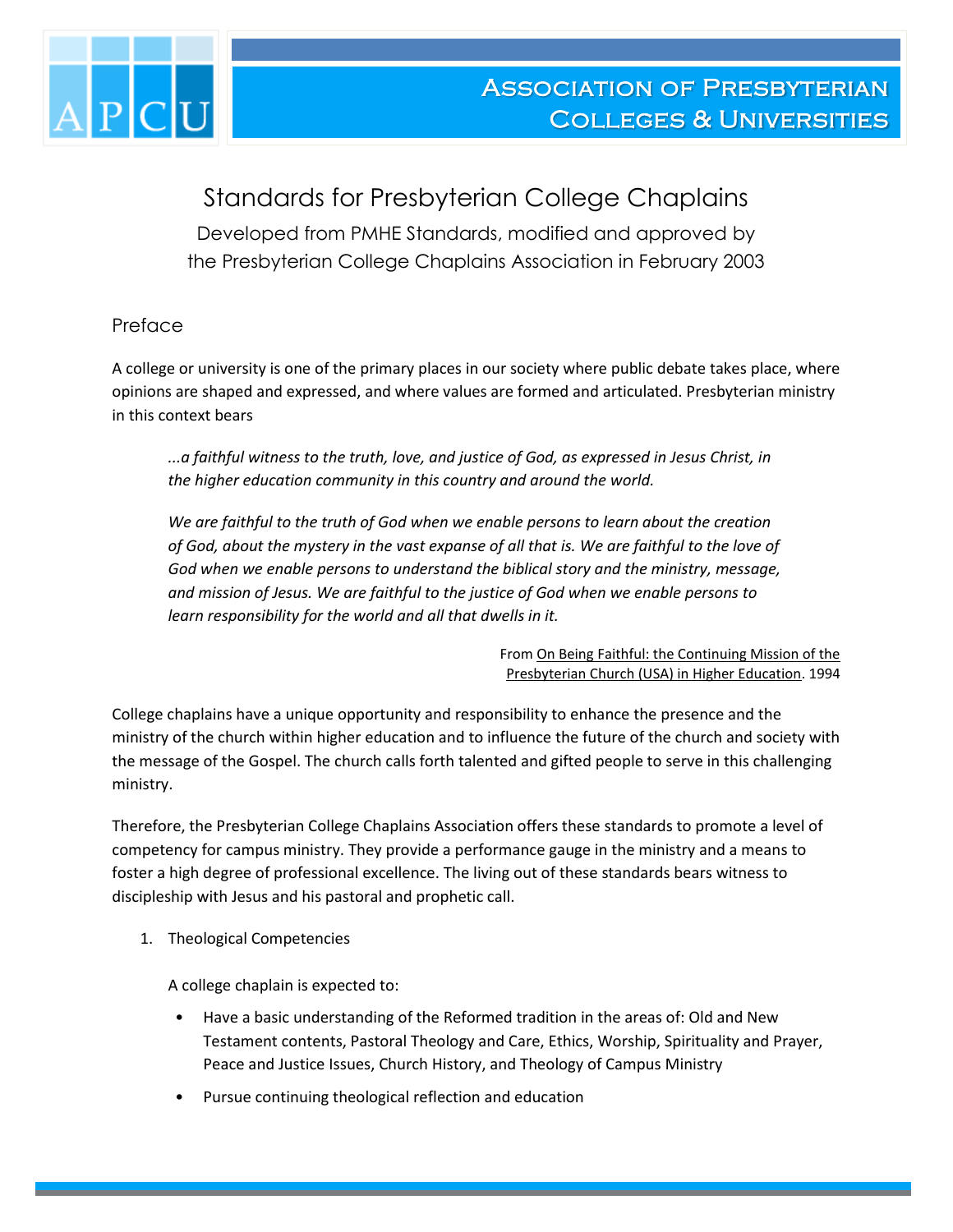

- Have familiarity with other religious traditions and their practices.
- 2. Conceptualizing Skills

The pastoral skills of a college chaplain show abilities to:

- communicate with and motivate people
- articulate the faith through preaching, teaching, writing, and spiritual direction
- initiate, deepen and terminate pastoral relationships
- organize, facilitate, administer and share responsibility and decision making
- effectively assess, intervene with and refer individuals
- discern the needs of the campus community
- call forth and coordinate the diverse gifts of the community for worship, spiritual nurture, service and mutual edification.

The conceptualizing skills of a college chaplain demonstrate an ability to articulate an understanding of:

- the nature and purpose of higher education
- the experience and perspective of the student, faculty, staff, and administrator in higher education
- human growth and development (faith, moral, spiritual) and how psycho-social, developmental, cultural and ethical dynamics affect pastoral practices
- the interrelatedness of the religious life of the institution, the chaplain, the church, and higher education.

The administrative skills of a college chaplain display abilities to:

- develop and sustain effective professional relationships by being active in denominational and professional organizations of ministry
- minister in an interfaith and multi-cultural environment
- minister collaboratively
- initiate and sustain relationship with other college or university professionals.
- 3. Personal Competencies

A person ministering on behalf of the Presbyterian Church (U.S.A.) is a believing, practicing Christian whose spiritual life is grounded in the Christian tradition and who: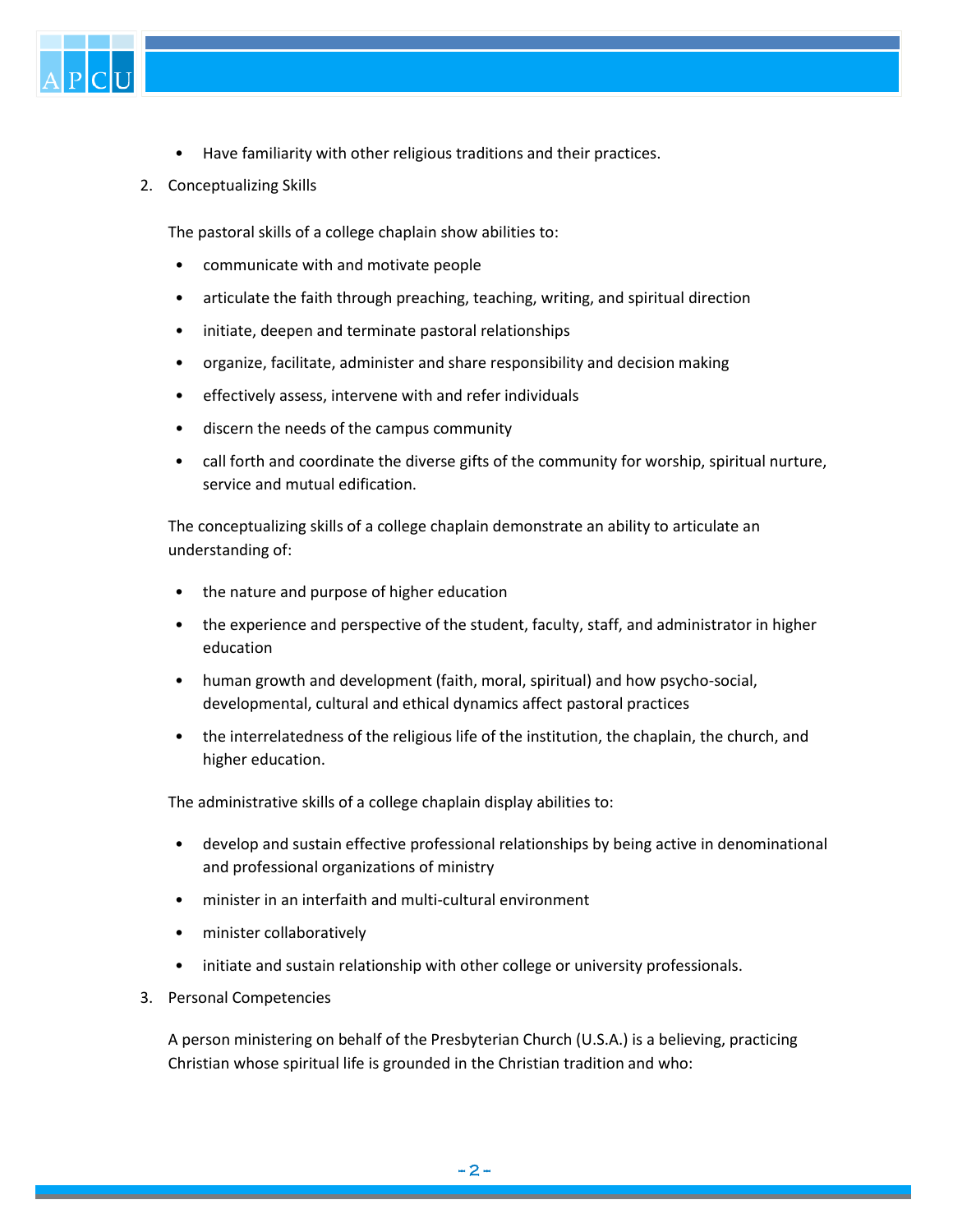

- articulates knowledge of and faith in the teaching of Christ and the church and shares this knowledge, gifts and talents
- nourishes this faith and knowledge through membership in a worshiping community, prayer and personal spiritual direction, annual retreats and continuing education events
- publicly adheres to the teachings of the Reformed tradition and the PCCA Code of Ethics
- demonstrates a healthy integration of one's own sexuality
- demonstrates a balanced life-style, showing concern for the emotional, intellectual, physical and spiritual components of one's own life
- manages stress, arbitrates conflict, accepts failure and ambiguity in morally and socially acceptable ways.

## Code of Ethics for PCCA Members

Developed from PMHE Code of Ethics, and modified and approved by PCCA in February 2002.

## The Context of Ministry

Chaplains who are members of the Presbyterian College Chaplains Association (PCCA) have a unique responsibility to enhance the presence and the ministry of the church within higher education and to influence the future of the church and society with the message of the Gospel.

We believe that Jesus Christ alone is Lord of the conscience and profess the dignity of all individuals. We understand the role of education to be central to our calling as Christians and our particular response is through specialized ministry as college and university chaplains.

The Presbyterian College Chaplains Association therefore, offers this Code of Ethics to promote a high level of accountability for our ministry on campuses. The living out of this code by those who represent and serve on behalf of the Presbyterian Church (U.S.A.) bears witness to our discipleship to Jesus Christ and his pastoral and prophetic call.

As Members of the Presbyterian College Chaplains Association,

1. *We Commit Ourselves to The Standards of Our Profession*.

We strive for wholeness and excellence in our ministry. We seek to serve people with energy, intelligence, imagination and love. We seek to form communities shaped by the Gospel and capable of witnessing to Gods reign and purpose in the world. Our ministry prepares, celebrates and reflects on Gods redemptive presence in Jesus Christ. Our Standards give us a starting point from which we can grow as professionals in service to the church and higher education.

2. *We Commit Ourselves to The Gospel, The Reformed Tradition and Pastoral Values*.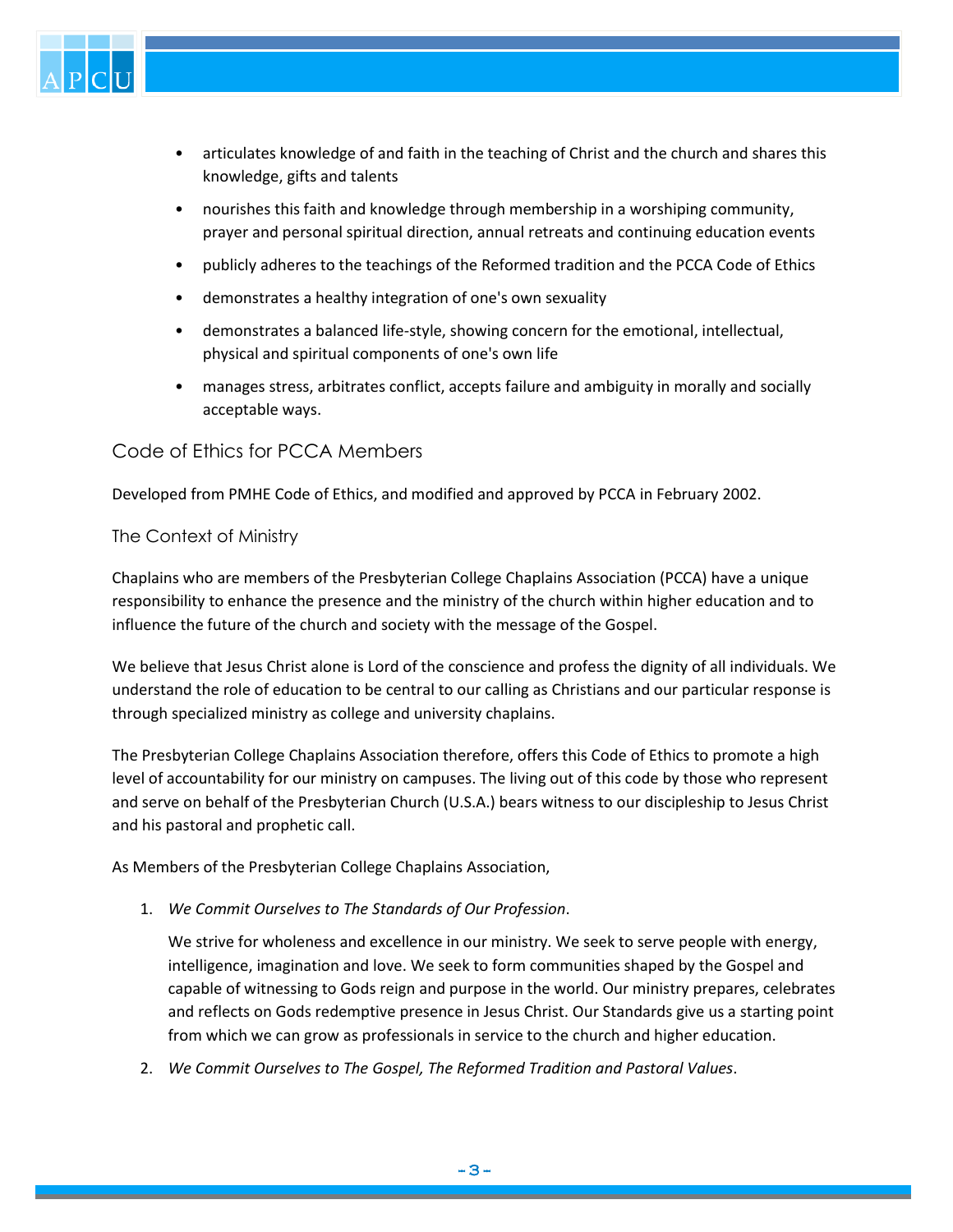

We look to Scriptures as the unique and authoritative guide. We are committed to Christ, who directs us to embody a global perspective, to deepen respect for the mystery of life, and to be open to Gods call to all persons to serve others in response to the love of God.

We are rooted in the Reformed tradition of which higher education ministry has been an inherent part since 1559. We lift up the values and beliefs about the sovereignty of God over all of life, the good ness of the created world, the value and limitation of reason, a commitment to the moral life, and the call to service. We look to the movement of the Spirit of God throughout the entire human story to promote the value and dignity of the person and the unfolding of the Reign of God in human history.

We commit ourselves to providing a safe and healthy environment in which to conduct our ministry. This environment would be free of any form of harassment.

3. *We Commit Ourselves to Higher Education*.

We presume that God is already present in higher edu cation and not confined to the church alone. As representatives of the Reformed tradition, we em brace the goals and purposes of higher education and seek to enrich the local community of faith and the Church Universal with its fruits. We work to bring awareness to the people of God that they have a sacred obligation to be well informed, active participants in the public arena, bringing their Christianity to bear on the political and economic agendas of the day. We call all persons to continue in learning.

We affirm the positive contributions of higher education and at the same time recognize that the idols of privatism, tribalism, nationalism, technique, and specialized utilitarian education are present as well.

4. *We Commit Ourselves to Discipleship and to Service*.

We promise to our community of faith an active discipleship in the spirit and mission of Jesus as he sought to love, do justice, offer healing, and to speak the truth. We relate with others in ways that respect their dignity as persons and their freedom of conscience without compromising our own beliefs.

We recognize the privileged relationship we have with the people we serve and promise them acceptance and confidentiality. We will give our community of faith dedicated service. We will work hard, given a reasonable job description and work schedule.

5. *We Commit Ourselves to the People We Serve*.

We serve students, faculty, staff, and administrators who gather at institutions of higher education to search and learn, research and teach, envision and carry out. We are called by our colleges and universities and the Presbyterian Church (U.S.A.) primarily to minister to and serve the entire campus community. We extend our ministry to persons of any particular religious tradition, denomination, age, gender, race, creed, physical ability or sexual orientation.

We are concerned for the wellbeing of those we serve as they join with us in the mission of the church in higher education. As leaders within the faith community, we seek no unfair advantage